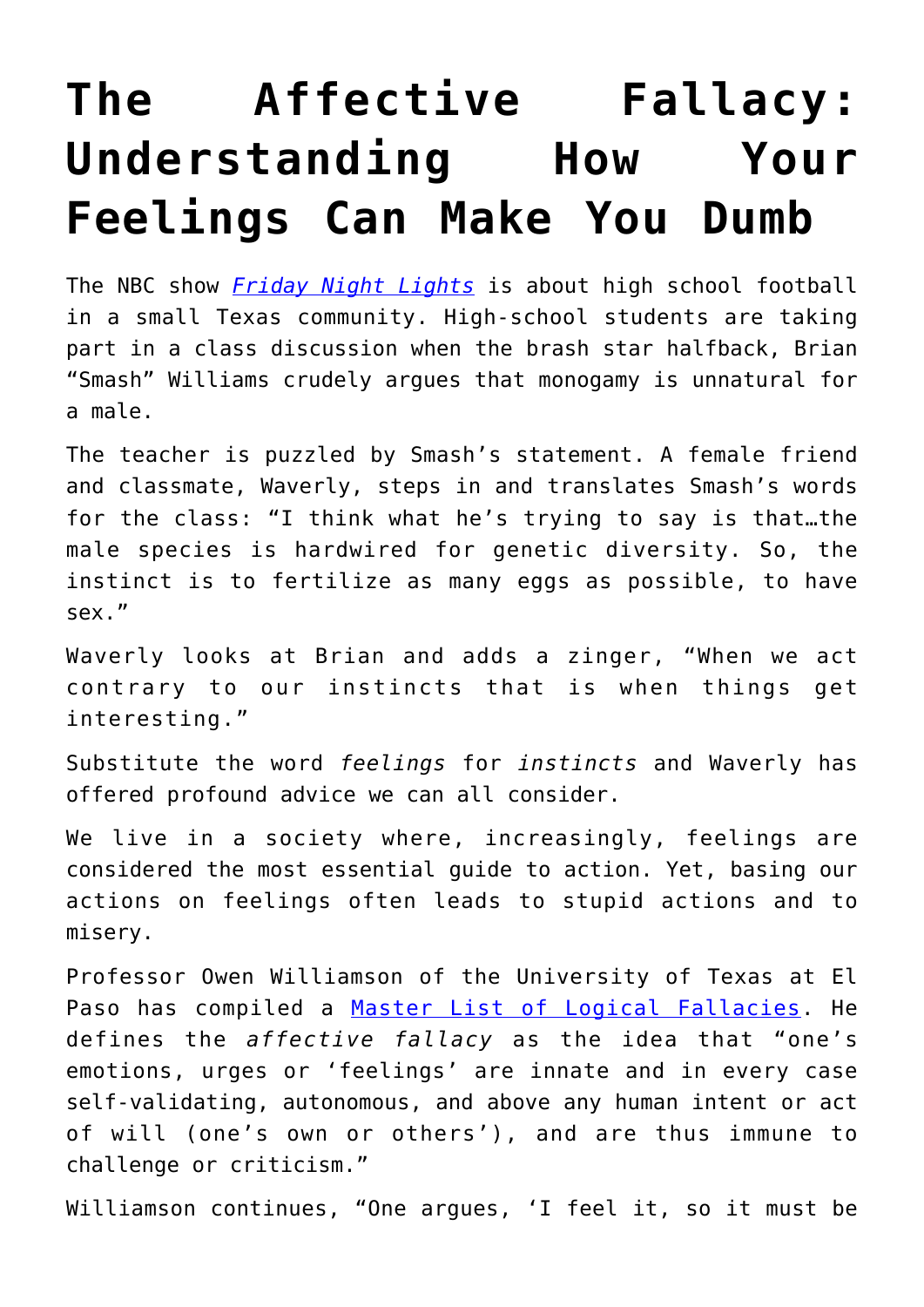true. My feelings are valid, so you have no right to criticize what I say or do, or how I say or do it.'"

[Professors Joseph LeDoux and Richard Brown show,](https://www.eurekalert.org/pub_releases/2017-02/nyu-eac021517.php) in a 2017 issue of the *Proceedings of the National Academy of Sciences,* "emotions are not innately programmed into our brains, but, in fact, are cognitive states resulting from the gathering of information."

Waverly might have put it this way: *Smash, I will not let you get away with your "feelings made me do it" excuses. Our feelings are not innate, but instead, have to be informed by our thinking*. Before rejecting monogamy, Smash would have to think that having more than one partner would create more meaning in his life.

The fallacy of believing feelings are innate is not limited to fictitious characters on a TV show.

On college campuses, [endless lousy behavior](https://www.nytimes.com/2017/06/01/opinion/when-the-left-turns-on-its-own.html) has been tolerated by college administrators, as students argue their feelings are self-validating. Students' feelings have been automatically elevated to the level of truth.

Or consider the ["honor" murdering father](https://www.chron.com/news/houston-texas/houston/article/Honor-killing-defendant-s-first-wife-13130101.php) who kills his daughter because she had dishonored their family. Not for a moment did he think his feelings weren't self-validating. If he did, he could never have committed such a heinous act.

Then, there is the recent case of a driver who [rammed another](http://www.capecodtimes.com/news/20180731/woman-accused-of-hitting-car-in-hyannis-after-confrontation-over-trump-bumper-sticker) [car because it displayed a Trump bumper sticker](http://www.capecodtimes.com/news/20180731/woman-accused-of-hitting-car-in-hyannis-after-confrontation-over-trump-bumper-sticker). At a red light, the incensed driver shouted, "You voted for Trump?" When the owner of the car with the sticker said yes, the incensed driver called him "a racist and several other names." She then side-swiped the stickered car and sped away.

What about our own feelings that we consider self-validating. Cut-off in heavy traffic, have you ever sworn at another driver, certain that your angry feelings were valid and your actions justified?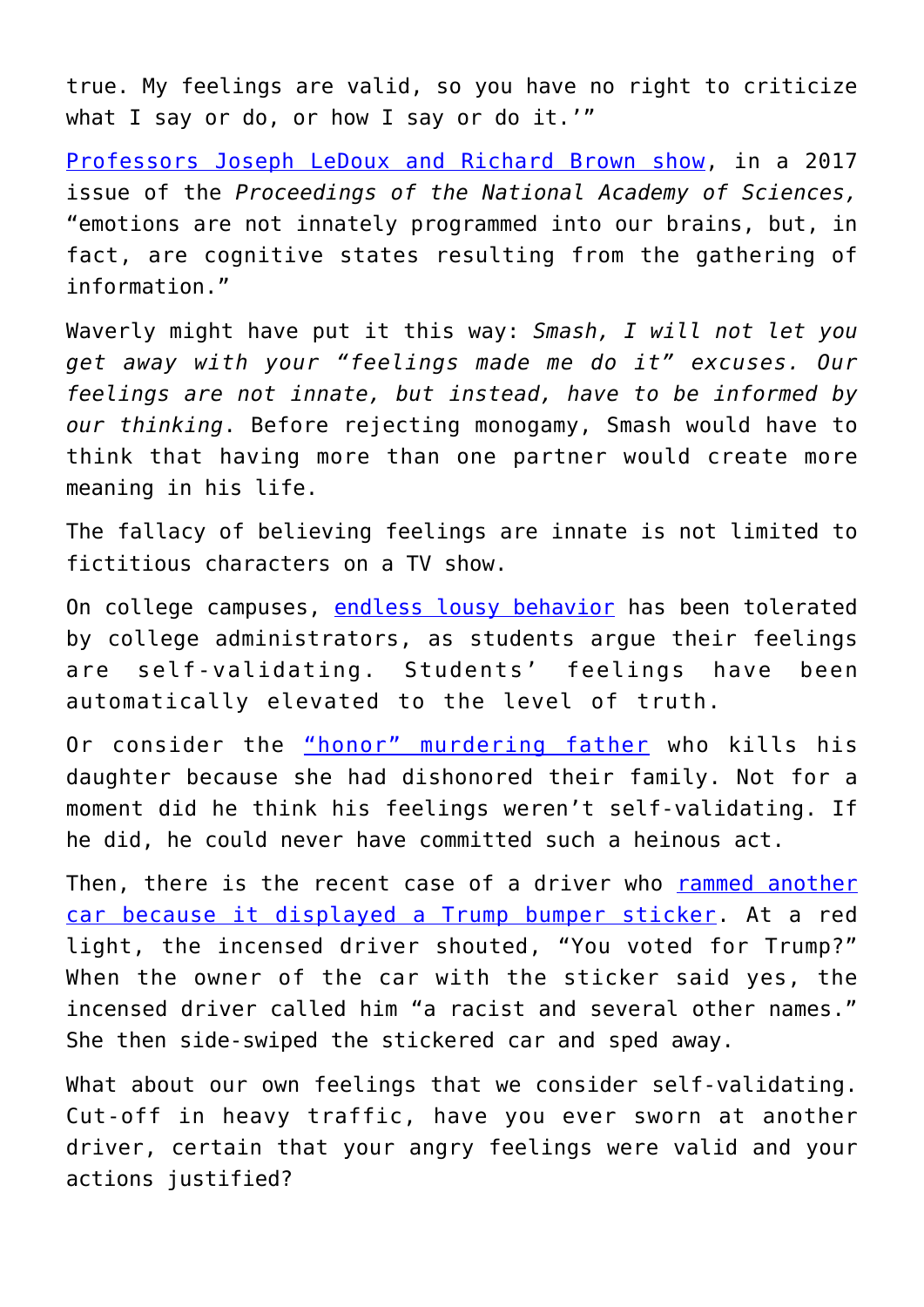It seems that drivers who act out of road rage [may believe](https://www.psychologytoday.com/us/blog/the-act-violence/201301/the-psychology-road-rage) "they have a tendency to easily lose control of their emotions when they get behind the wheel." Yet, thinking must light the fuse. Apparently, *I allow no one to cut in front of me!* is a common thought among drivers on crowded urban highways.

When behavior escalates from swearing at another driver to actual violence, thoughts that dehumanize the other person had to come first.

The driver who side-swiped the car of the Trump voter may have been out of her mind, but years of repetitive thoughts about Trump voters lit her fuse. Her angry feelings were just the tip of a massive iceberg of dysfunctional thinking.

I would be surprised if her anger was limited to Trump and Trump voters. Very likely, this woman has suffered through life. Day after day, life may be giving her feedback that her beliefs are causing her misery. Might she dismiss the feedback that life provides because she believes her feelings are selfvalidating?

A more important question is, are we dismissing the feedback that life provides us? Are we continually sitting under a cloud of our thinking and wondering why there is no sunshine?

If you owned a car with advanced safety features, you would be foolish to override the safety mechanism and speed up as you got to close to the car in front of you.

Yet speed up we do. We allow ourselves to believe our feelings are accurate representations of reality. Feelings we experience in a moment are signaling the quality of our thinking at that moment. Our feelings are not necessarily providing us with accurate information about our circumstances or other people.

In *[The Magician's Nephew](https://www.amazon.com/Magicians-Nephew-C-S-Lewis/dp/0064405052)* (a volume in C.S Lewis's *The Chronicles of Narnia*), Uncle Andrew can only hear roaring when Aslan the lion is singing. C.S. Lewis explains Uncle Andrew's failure to see things as they are: "What you see and what you